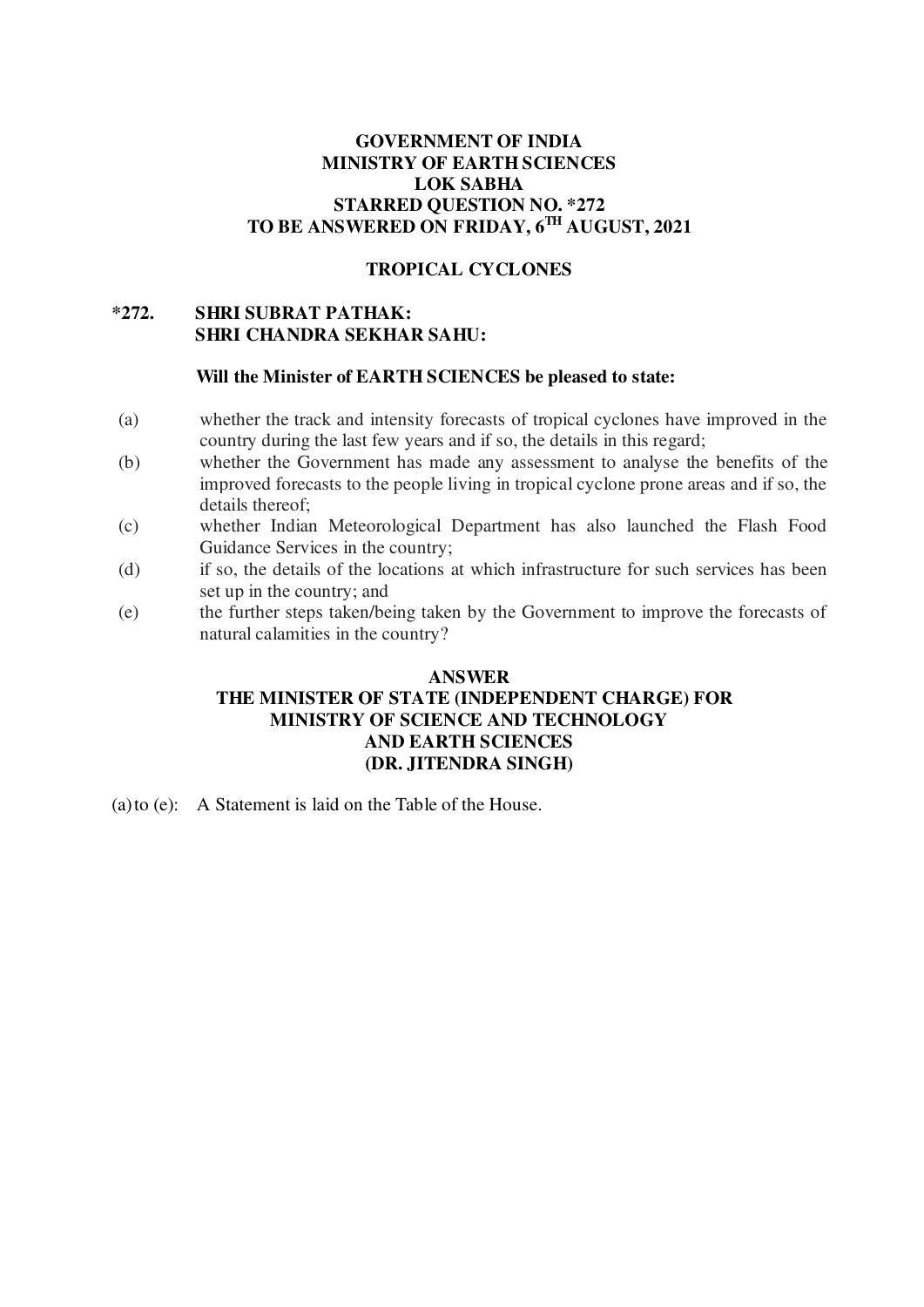# **STATEMENT LAID ON THE TABLE OF THE LOK SABHA IN REPLY TO (a) to (e) OF STARRED QUESTION NO. \*272 REGARDING "TROPICAL CYCLONES" TO BE ANSWERED ON FRIDAY, AUGUST 6, 2021**

- (a) Yes Sir. There has been a continuous improvement in the track & intensity forecasts of Tropical Cyclones over the Indian region during the last few years. Due to modernization programme of IMD and other initiatives of MoES, the improvement has been more significant since 2009. Also they were more perceptible in the past 5 years as described below.
	- **(i)** Track forecast: The annual average track forecast errors in 2020 have been 72 km, 85 km and 111 km, respectively for 24, 48 and 72hrs against the past five years average error of 80, 125 and 177 km based on data of 2016-2020. The errors have been significantly lower during last year (2020) as compared to long period average (2015-19) for all lead periods upto 120 hours.

Similarly, when we compare the track forecast errors of 2016-2020 against that of 2011 – 2015 as shown in **Fig.1.** There has been continuous improvement in track forecast accuracy with decrease in track forecast errors and increase in skill. The track forecast error has decreased from 97, 145 and 183 km during 2011-15 to 77, 117 and 159 km during 2016-2020 for forecast issued 24 hours, 48 hours and 72 hours ahead. Similarly, the skills of cyclone track forecast have improved from 49%, 63% & 69% during 2011-15 to 64%, 76% & 78% during 2015 to 2020 for forecast issued 24 hours, 48 hours and 72 hours ahead.

**(ii)** Landfall forecast: The annual average landfall point forecast errors for the year 2020 have been 18 km, 70 km and 43 km for 24, 48 and 72 hrs lead period against the long period average of past five years during 2015-19 of 47 km, 70 km and 110 km. The landfall point forecast error from 56 km ,94 km, 106 km during 2011-15 to 32 km, 62 km and 92 km during 2016-20 for forecast issued 24 hours, 48 hours & 72 hours ahead of landfall of cyclone.

**Fig. 2** provides a comparison between 2016-2020 & 2011 – 2015.

**(iii)** Intensity forecast: The average absolute errors in intensity represented by the maximum sustained wind speed, during 2020 have been 7.1 nautical miles per hour (knots), 8.8 knots and 9.3 knots respectively for 24, 48 and 72 hrs lead period of forecast against the long period average errors of 8.9, 13.0 and 15.4 knots during 2015-19. One nautical mile per hour is equal to 1.86 kmph. As regards improvement in intensity forecast over the past 10 years (**Fig.3**) there has been decrease in errors.

The intensity (wind) forecast errors have decreased from about 12, 17, 18 knots during 2011-2015 to 8, 11, 14 knots during 2016 to 2020 for the forecast issued 24, 48 and 72 hours ahead.

(b) Yes. Assessment on the benefit produced by the improvement in the Cyclone Early warning System as a whole has been conducted under the aegis of National Cyclone Risk Mitigation Project (NCRMP) by NDMA in collaboration with IMD.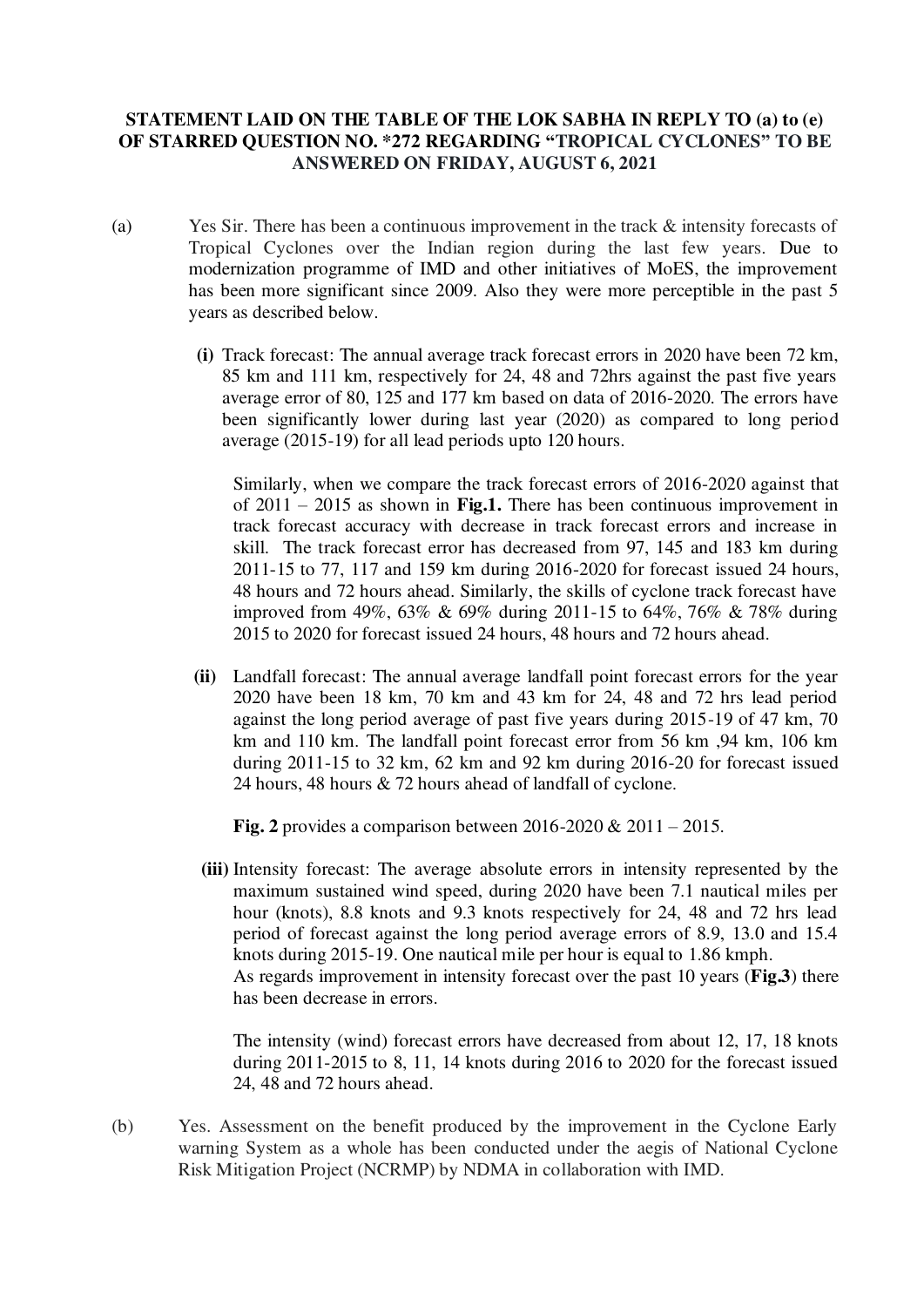| Year      | <b>Name of Cyclone</b> | <b>Death Toll</b> |
|-----------|------------------------|-------------------|
| 2010      | Laila                  | 6                 |
|           | Phet                   | 5                 |
|           | Jal                    | 54                |
| 2011      | Thane                  | 48                |
| 2012      | Nilam                  | 75                |
| 2013      | Phailin                | 21                |
|           | Helen                  | 6                 |
| 2014      | Hudhud                 | 46                |
| 2016      | Vardah                 | 6                 |
| 2018      | Titli                  | 78                |
|           | Gaja                   | 45                |
|           | Phethai                | 8                 |
| 2019      | Fani                   | 64                |
|           | <b>Bulbul</b>          | 41                |
| 2020      | Amphan                 | 98                |
|           | Nisarga                | 4                 |
|           | Nivar                  | $\overline{4}$    |
|           | <b>Burevi</b>          | 7                 |
| 2021(Till | Tauktae                | 118               |
| date)     | Yaas                   | 14                |

As against the death toll of nearly 10,000 happened during the 1999 Odisha Super cyclone, the death toll in the recent years has reduced to less than 100 due to any cyclone crossing the coast as shown in the table below.

The death toll figures during 2010 – 2020 are depicted in the **Figure. 4**.

During extremely severe cyclonic storm Phailin of 2013 and Hudhud of 2014, actionable & accurate forecasts and a well coordinated approach by the Disaster Management Agencies made it possible to minimize loss of human lives to 21  $\&$  46 respectively in Odisha and in Andhra Pradesh far below the thousands of fatalities in previous cyclones of similar intensity.

Similarly, during extremely severe cyclonic storm 'Fani', based on the IMD's accurate forecast of its track, landfall, and intensity and timely and adequate action by the concerned Disaster Managers led to reducing the number of fatalities to 64 people. With effective warning, fishing activities were suspended before the landfall and 200,000 fishermen were evacuated from the vulnerable coastal areas, resulting in zero casualty of fishermen.

During the Super Cyclone Amphan, among the surveyed households, about 74% reported to have moved to a safe shelter. The number of deaths could be reduced to 98 in West Bengal. In recent, extremely severe cyclonic storm "Tauktae" and very severe cyclonic storm 'Yaas' which crossed Gujarat and affected west coast states and Odisha-West Bengal respectively, the death toll could be reduced to 118 and 14 only.

Overall, the improvement in the Cyclone forecast skill is very much reflected in the reduced number of human casualties in recent years.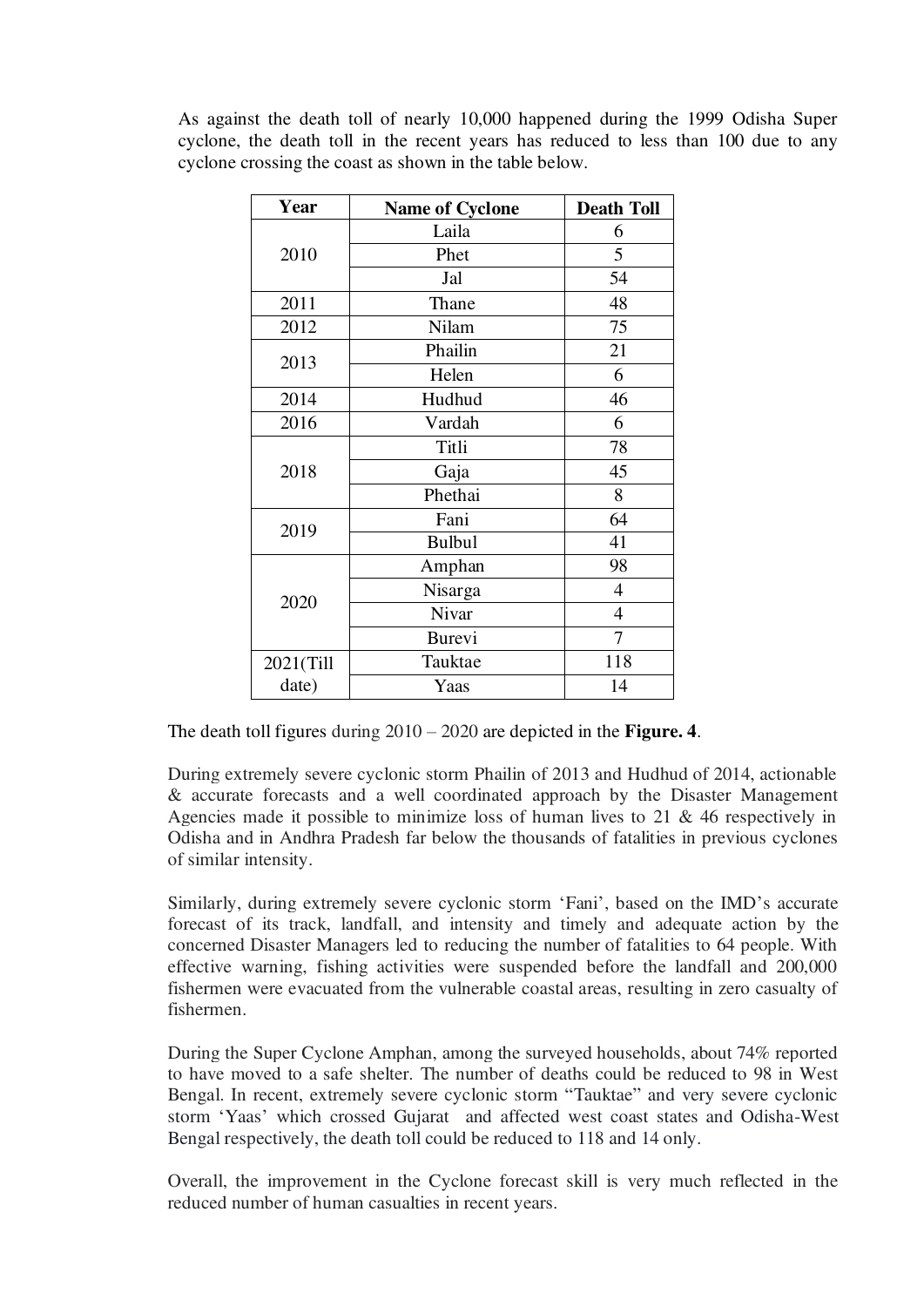The improved cyclone warning which are provided to 13 other countries have also helped them to minimize the loss of the life & property.

An independent survey conducted by National Centre for Applied Economic Research in 2020 also indicated benefit to coastal population including fishermen.

(c)-(d)Recognizing the damage potential of Flash Floods and a general lack of flash flood warning capabilities, IMD in joint collaboration with the US National Weather Service, the US Hydrologic Research Center (HRC) and USAID/OFDA has developed a Flash Flood Guidance System (FFGS) for South Asian region. The FFGS has been in operational mode since October 2020.

The Flash Flood Guidance is a robust system designed to provide the necessary products in real-time to support the development of warnings for flash floods about 6-24 hours in advance at the watershed level with resolution of 4kmx4km for the Flash Flood prone South Asian countries viz. India, Nepal, Bhutan, Bangladesh and Sri Lanka, covering most of the Himalayan region. The flash flood guidance value is a diagnostic value that estimates the amount of rainfall of a given duration within a watershed that is required to produce flooding at the outlet of the catchment/ watershed. Around 30000 nos. of small watersheds of size varying from  $10 - 16$  sq.km have been delineated based on SRTM 30 meters digital DEM.

India Meteorological Department has highly advanced capabilities with respect to computing power, Numerical Weather Prediction, vast observational network (ground, air and space based), and an internationally acclaimed Weather Forecasting System. Therefore, WMO has entrusted India with the responsibility of Regional Centre of South Asia Flash Flood Guidance System for coordination, development and its implementation.

Guidance for flash floods in the form of Threats (6 hours in advance) and Risks (24 hours in advance) is provided by Regional Centre to National Meteorological & Hydrological Services, National and State Disaster Management Authorities and all other stake holders for taking necessary mitigation measures to reduce the loss of life and property in the Himalayan Region countries and Sri-Lanka. This enables all the member countries for issuing impact-based flash flood forecasting at watershed and also city level as per the following colour codes.

| <b>Low Probability</b>      | $\langle 30\%$ probability of flash flood<br>occurrence |  |
|-----------------------------|---------------------------------------------------------|--|
| <b>Moderate Probability</b> | 30 - 60% probability of flash<br>flood occurrence       |  |
| <b>High Probability</b>     | > 60% probability of flash flood<br>occurrence          |  |

This service was implemented on test basis in Monsoon 2020**.** After seeing its satisfactory performance, the South Asia Flash Flood Guidance System (SAFFGS) was launched in October 2020 and is operational now.

(e)It is being planned to further enhance the accuracy of weather forecasts and their more effective & timely dissemination in the ensuing years. For this purpose, under the Umbrella Scheme entitled 'Atmospheric & Climate Research – Modeling Observing Systems & Services (ACROSS), a sub-scheme has been planned viz., 'up gradation of Forecast services'. This along with further improvements in the observational network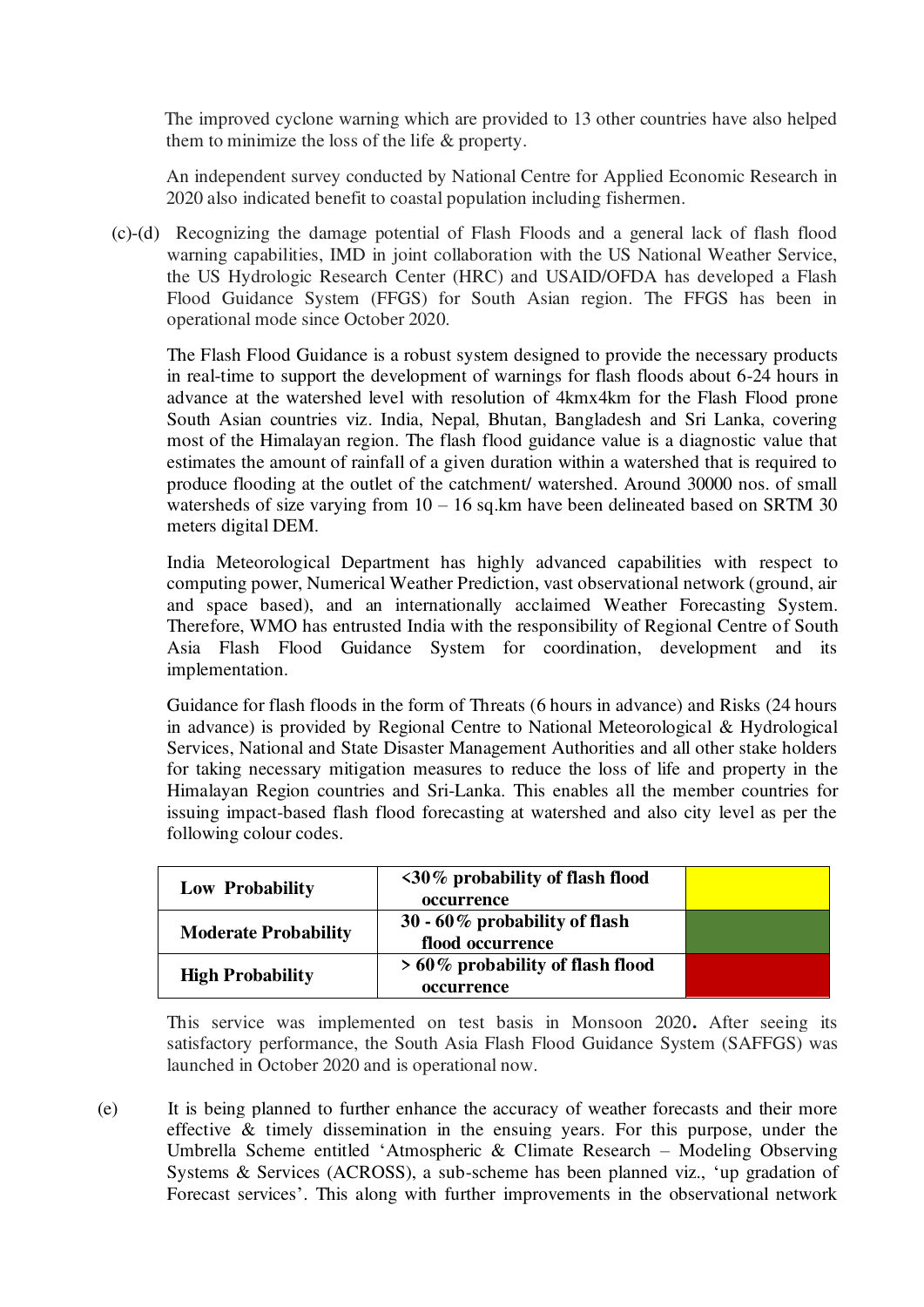and numerical modeling capability as has been planned under ACROSS are also expected to increase the accuracy of weather forecasts.

Under the joint efforts with IMD & the National Cyclone Risk Mitigation Project (NCRMP) of National Disaster Management Authority (NDMA), MHA, a Web- based Dynamic Composite Risk Atlas – Decision Support System (Web-DCRA- DSS) has been developed for utilization in the Cyclone prone coastal states. The purpose of this tool is mainly for static pre-event planning and dynamic response (responding to a real-time cyclone) for cyclone prone States/UTs.

This system includes development of Probabilistic Risk Assessment Maps / Products (stochastic scenario based approach to Probabilistic Risk Modeling) for depiction of cyclone risk and storm surge flooding / coastal flooding vulnerability maps for the coastline of India. These products visualized through an interactive map viewer.

As a part of this project it is also envisaged to develop an App (the web-DCRA App) specifically meant for communicating with the users (Disaster managers and all other Stake holders including General public) to access the Cyclone warning related updates during the event while on move as well as to provide pertinent information related to mitigation activities.

Moreover, **v**arious new initiatives, as mentioned below, have been undertaken by IMD, MoES for betterment of prediction and dissemination of warnings of extreme weather events that may cause natural disasters.

- 1. The observational network of the department is being enhanced with installation of more number of Automatic Weather Stations (AWSs) and Automatic Rain gauges (ARGs) across the country.
- 2. 27 Doppler Weather Radars are operational across the country to provide adequate warning in the event of approach of Cyclonic Storms, Monsoon Depressions, Thunderstorms etc. DWR network also provides vital information for nowcasting purposes on mesoscale convective weather developments anywhere in the country.
- 3. Multi-Mission Meteorological Data Receiving & Processing System has been established and dedicated to the nation for augmentation of satellite derived products.
- 4. 203 new raingauge stations have been added in the District-wise Rainfall Monitoring Scheme taking the total number of stations to 4940.
- 5. Location specific forecast for 7 days within the capital cities and nowcast for next 3 hours have been extended to 526 and 1084 stations respectively covering 739 districts in the country.
- 6. NWP Model based gridded rainfall data are provided to Central Water Commission for their flood forecasting model for all 153 river catchments and Extended Range model products for 10 river basins.
- 7. With operationalization of Flash Flood Guidance system, generation and issue of Flash Flood Guidance has commenced for all watersheds of the country.
- 8. Impact based forecast is already in practice for cyclone. The same is extended to heavy rainfall and heatwaves. Efforts are on to extend the same to all types of severe weather.
- 9. Common Alert Protocol (CAP) has been implemented as per WMO standard for severe weather warning. It is being utilized for Global Multi-Hazard Alert System of WMO.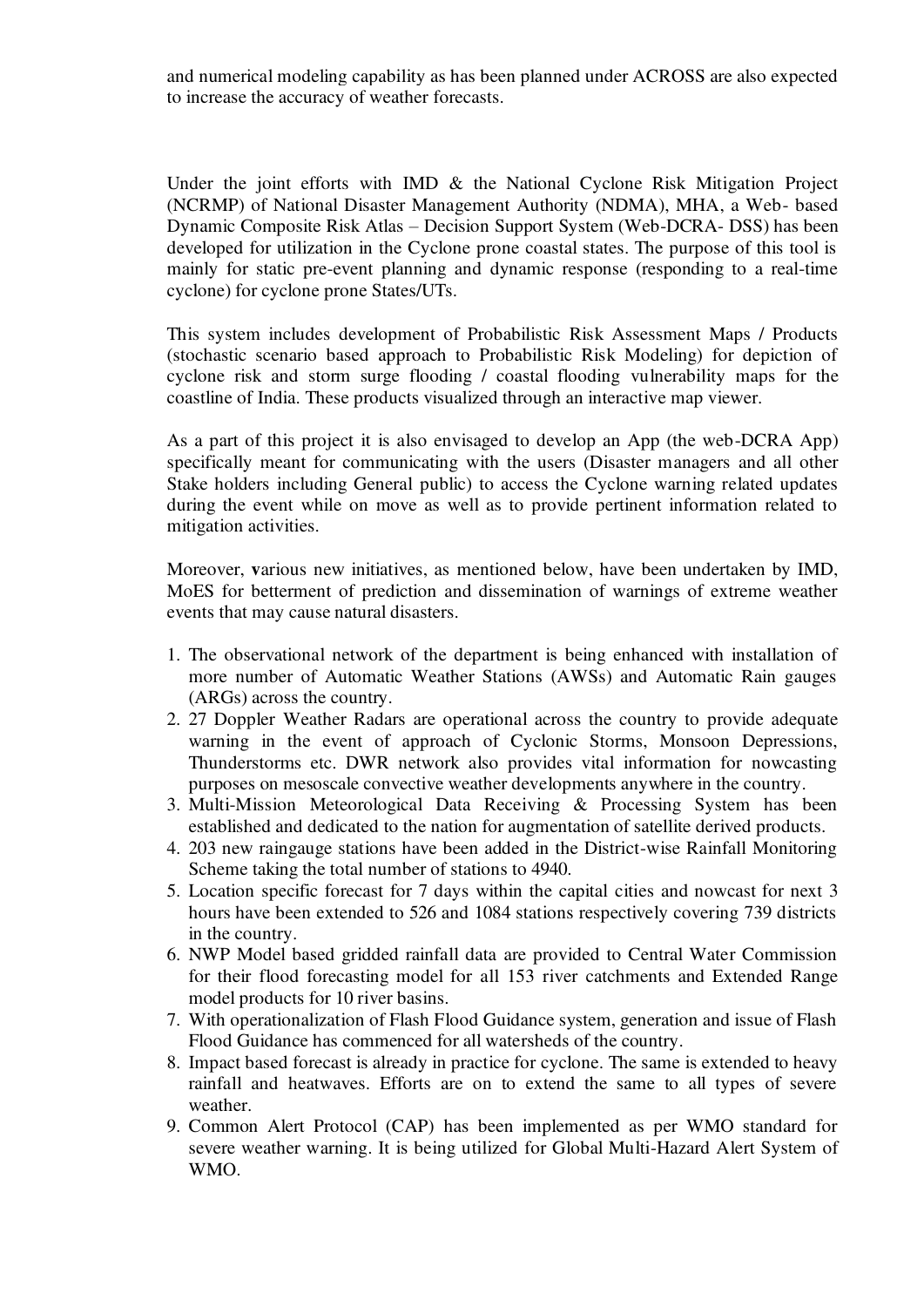

**Fig.1**: Comparative Average track forecast (a) error and (b) skill during 2016-2020 vis-à-vis 2011-2015



**Fig. 2**: Comparative Average landfall point forecast errors during 2016-20 vis-à-vis 2011-15